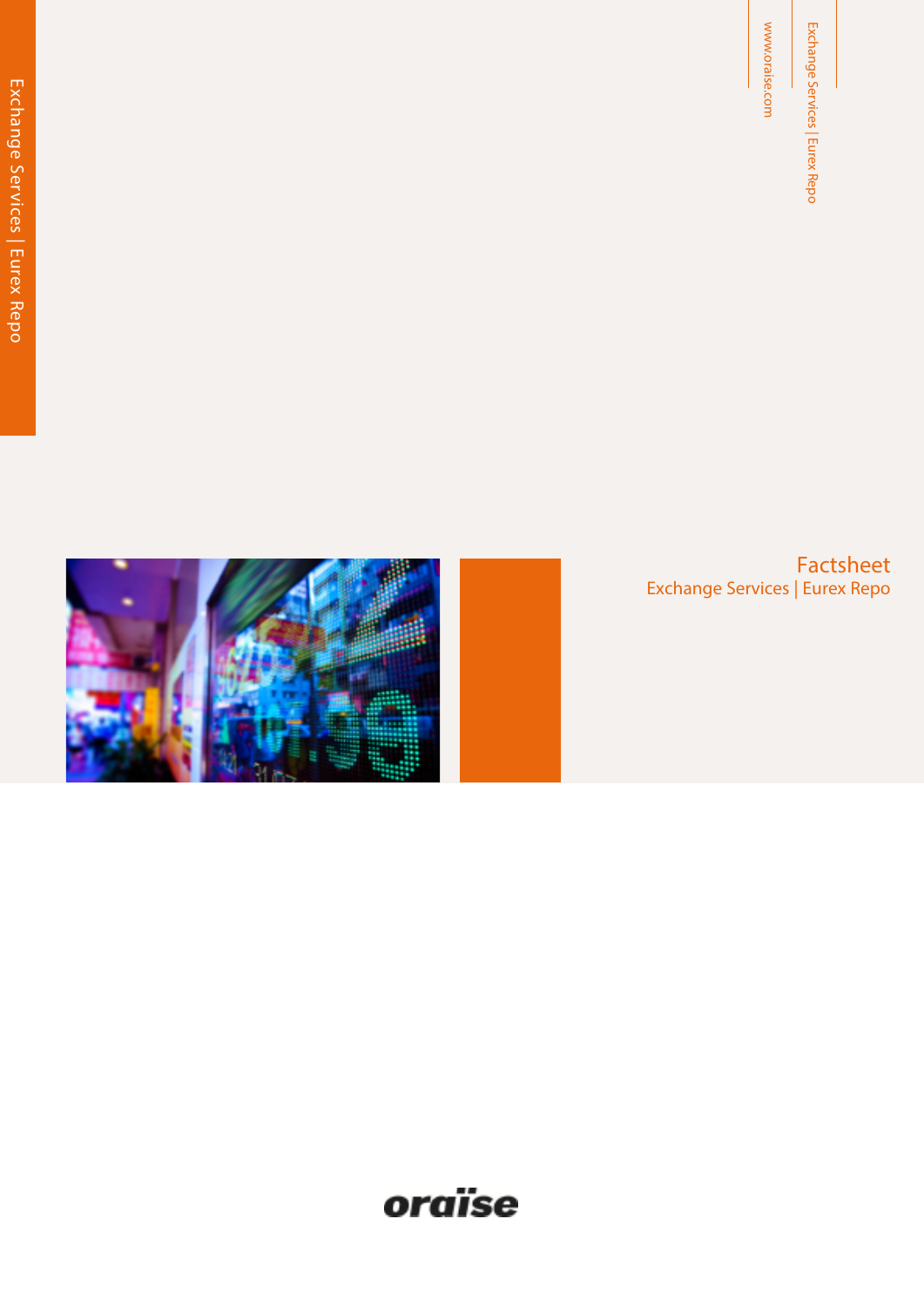## Exchange Services | Eurex Repo: Highly available, transparent costs, rapid Time to Market (TTM). The secure and user-friendly access to the Eurex Repo trading frontend. **Example the Endample interval interval in the Endample CIRE (The Endample Service and USE)**<br> **Example 2013** The Endample Service Solution according to the Endample Services and the Endample Services intervalses and perce

The effective operation of IT infrastructures in the area of repo trading is gaining constantly more significance with increasing competitive pressure.

Therefore, reliable, customised operation and service concepts at low costs are required for a customer-friendly access to repo trading.

The solution: Exchange Services | Eurex Repo - highly available, transparent, web-based and cost-optimised. For a rapid, user-friendly TTM in repo trading.

Our solution concept Exchange Services | Eurex Repo enables enterprises to easily and quickly implement all advantages of a managed hosting solution. As a multimember service provider we have years of experience in integrating and operating stock exchange systems.

In addition, we offer solutions for all sctors of the financial IT: from software architectures and products right up to implementation. We offer classic consultancy with analyses and

comparative studies, the creation of concepts, specifications and operations of IT-infrastructures including monitoring and reporting.

Moreover, our certified employees profesionally support our customers by skill fully leveraging both their technological and industry expertise. Together with our customers we develop and operate the best individual solutions.

Our concept Exchange Service | Eurex Repo was developed in close collaboration with our partner Eurex Repo. Therefore our customers access all applications needed to trade on the Eurex Repo platform without incurring major implementation expenditure and without installing local servers.

In addition to the required applications e.g. Xemax and CCP our solution also offers a professional reporting (Common Report Engine: CRE). If required the reporting is available in various formats (e.g. XML, TXT, etc. ) or via database. The Integration of the Enhanced Risk Solution is tailored to customer needs, too.

Advantages at a glance: ■ Simple and quick access to the Eurex Repo trading system

- Easy access to needed applications e.g. Xemac, CCP and CRE
- Decreased total cost of ownership (TCO)
- Comprehensive integration in existing processes
- High availability and fault tolerant operation
- Redundant, virtual infrastructure across two data centres (distance >12km)
- Single Point of Contact (SPOC)
- Operated by ITIL-certified service managers (v2 and v3)
- Variety of service models, updates and patches, documentation, Analysis and maintenance, remote maintenance
- Professional monitoring and reporting
	- Reports are provided in various formats (e.g. XML, TXT, ...) or via database
-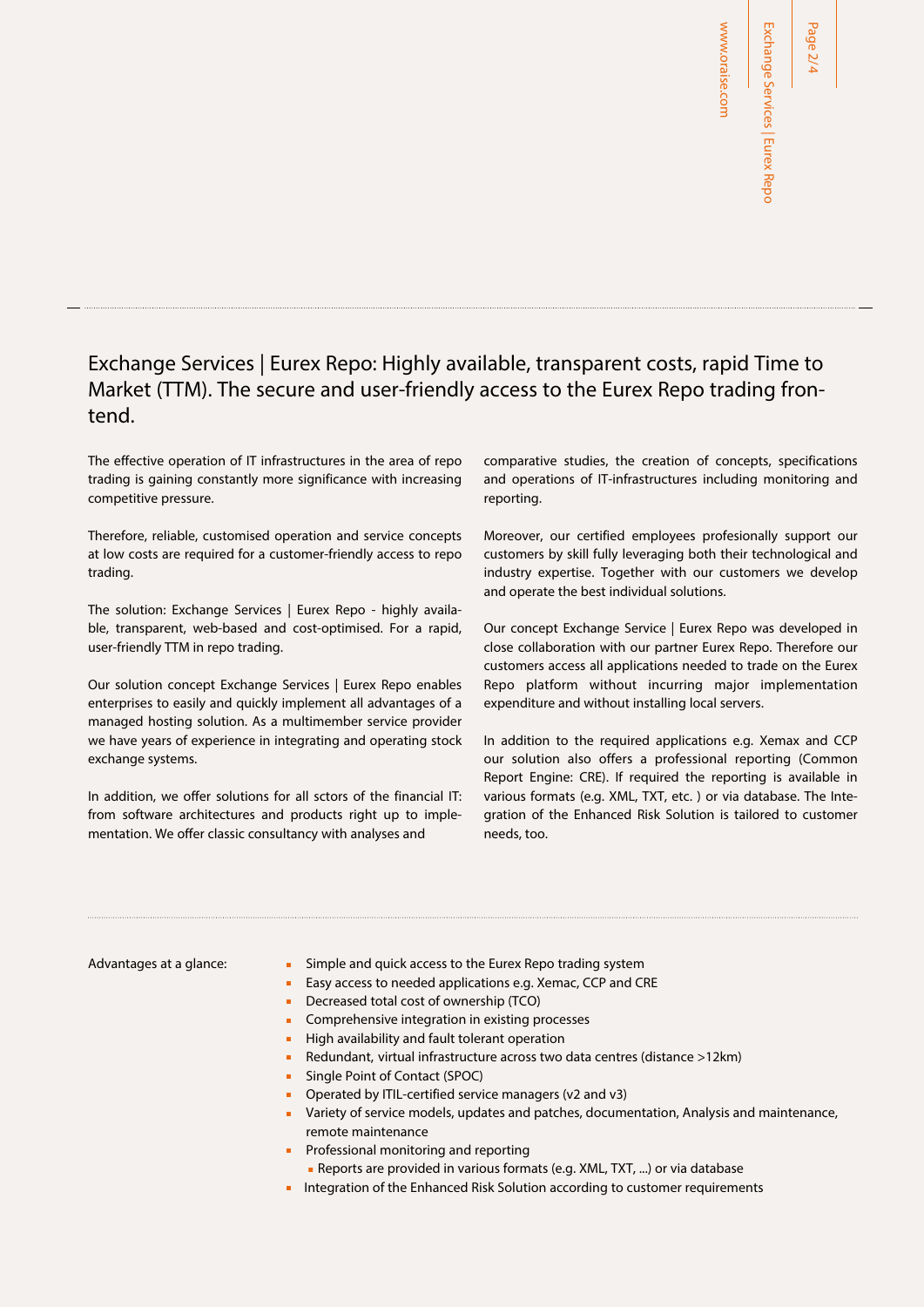Page 3/4

www.oraise.com

www.oraise.com

## oraïse - all advantages from a single source. Our knowledge and experience for your success.

Different access modes are available depending on customer requirements via the Internet or leased lines. The Internetbased solution allows users to access the Eurex Repo GUI quickly and easily. In order to use 3rd party applications directly via the interface, connections are provided via dedicated lines. In addition, Exchange Services | Eurex Repo provides the option to downstream in-house systems easily and quickly with provided data via various interfaces.

By using our redundant infrastructure (Equinix Colocation FR2- FR4, distance> 12 km), our customers benefit from increased availability and reliability. Our systems are permanently maintained and optimised as part of our quality assurance, guaranteeing consistently high performance levels for our clients.

The complete operation is realised and ensured by our professional service technicians. This eliminates local maintenance, increases productivity and guarantees functionality at any time. In addition, we ensure business continuity for our customers with provided emergency workplaces.

Please contact us for further information and a personalised consultation.